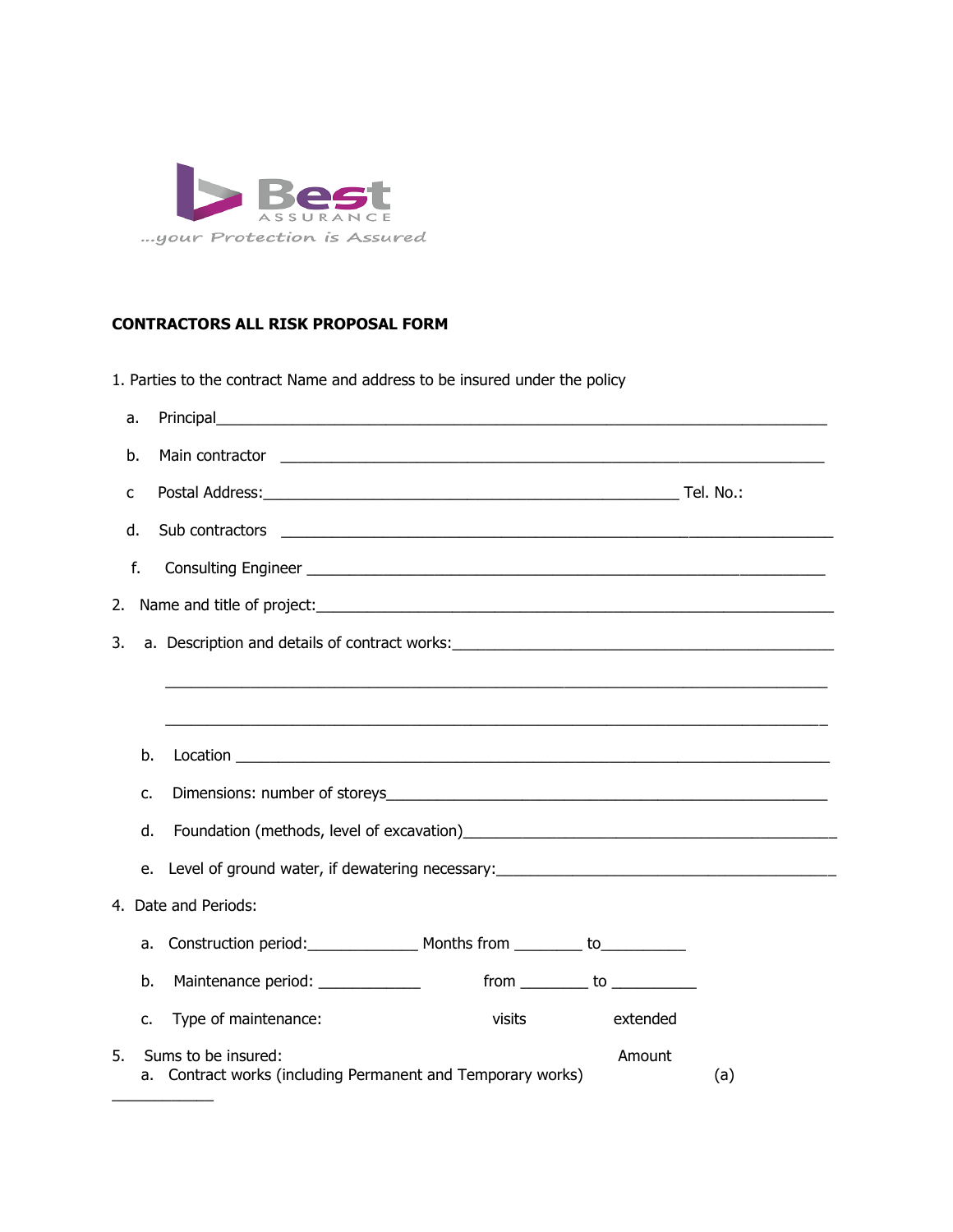| (b) |    | b. Specify and indicate value of materials supplied by Principal<br>(not included under (a) above)                                                                                                                                                                                        |     |    |
|-----|----|-------------------------------------------------------------------------------------------------------------------------------------------------------------------------------------------------------------------------------------------------------------------------------------------|-----|----|
|     |    | c. Clearance of debris (limit of indemnity)                                                                                                                                                                                                                                               | (c) |    |
|     |    | d. Architects, Surveyors & Consulting Engineers' Fees                                                                                                                                                                                                                                     | (d) |    |
|     |    | e. Total sum insured for works                                                                                                                                                                                                                                                            | (e) |    |
|     | f. | Construction equipment and installations such as scaffolding, supports,<br>sheet piles, stages for bridges, tools, tackles, etc.                                                                                                                                                          | (f) |    |
|     | g. | Construction machinery                                                                                                                                                                                                                                                                    | (g) |    |
|     |    | (Please enclose list of items showing their new replacement values)                                                                                                                                                                                                                       |     |    |
|     |    | 6. Excesses (envisaged for each and every occurrence)<br>a. for contract works and equipment arising out of major events such as<br>earthquake, storm, subsidence, landside and any water damage                                                                                          |     |    |
|     |    | b. any other cause                                                                                                                                                                                                                                                                        |     |    |
|     |    | c. for construction machinery                                                                                                                                                                                                                                                             |     |    |
| 7.  |    | <b>Existing Buildings:</b><br>Are existing buildings and/or structures on or adjacent to the site,<br>owned by or held in care, custody or control of the Principal or any<br>Contractor to be insured against loss or damage arising out of or<br>in connection with the contract works? | Yes | No |
|     |    | If yes, indicate limit of indemnity. For these building or structures indicate - value                                                                                                                                                                                                    |     |    |
|     |    |                                                                                                                                                                                                                                                                                           |     |    |
|     |    | - Condition<br><u> 1989 - Johann Barbara, martin amerikan personal (</u>                                                                                                                                                                                                                  |     |    |
| 8.  |    | Third Party Liability to be included?<br>Yes<br>No                                                                                                                                                                                                                                        |     |    |
|     |    | If yes, what limits arising out of one event are required? a. Bodily injury                                                                                                                                                                                                               |     |    |
|     | Ι. | For any one person                                                                                                                                                                                                                                                                        |     |    |
|     |    | ii. per event                                                                                                                                                                                                                                                                             |     |    |
|     |    | b. Property damage per event                                                                                                                                                                                                                                                              |     |    |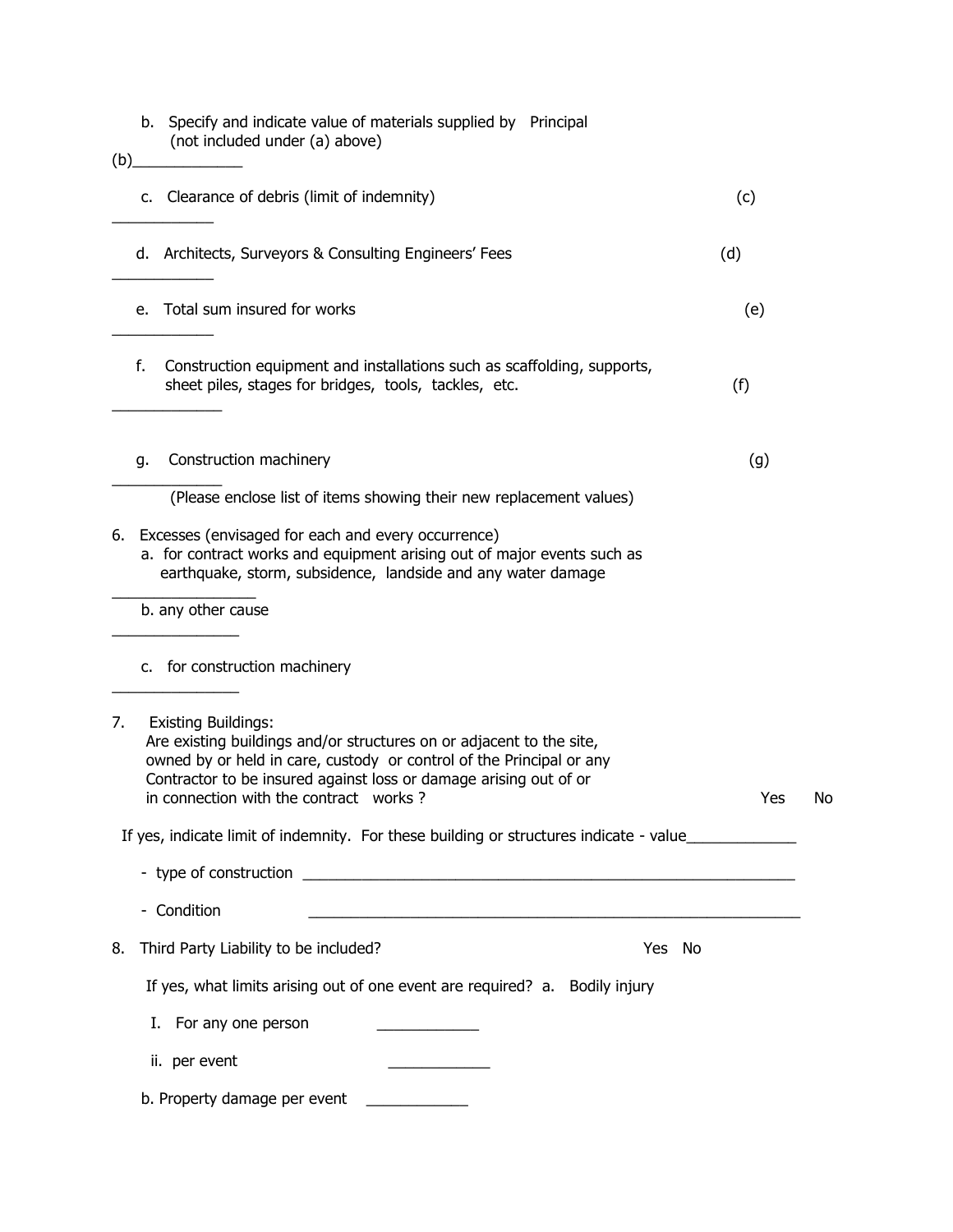c. Total limit for any one event

- d. In connection with surroundings not belonging to the Insureds give description of type, size, conditions and value of neighbouring building and other construction and indicate importance of streets and existence of railways (enclose maps and layouts)
- e. Cross Liability Are the Insureds (contractor, sub-contractor, Principal) to be considered as Third Parties? Yes No

We hereby declare that the statements made by us in this proposal are complete and true to the best of our knowledge and belief and we hereby agree that this proposal shall form the basis and be part of the Policy to be issued in connection with the above risk or risks. It is agreed that Best Assurance Company Ltd shall be liable in accordance with the terms of the Policy only and that the Insured will not lodge any other claims of whatever nature. The Company undertakes to deal with this information in strict confidence.

|  | No: |  |
|--|-----|--|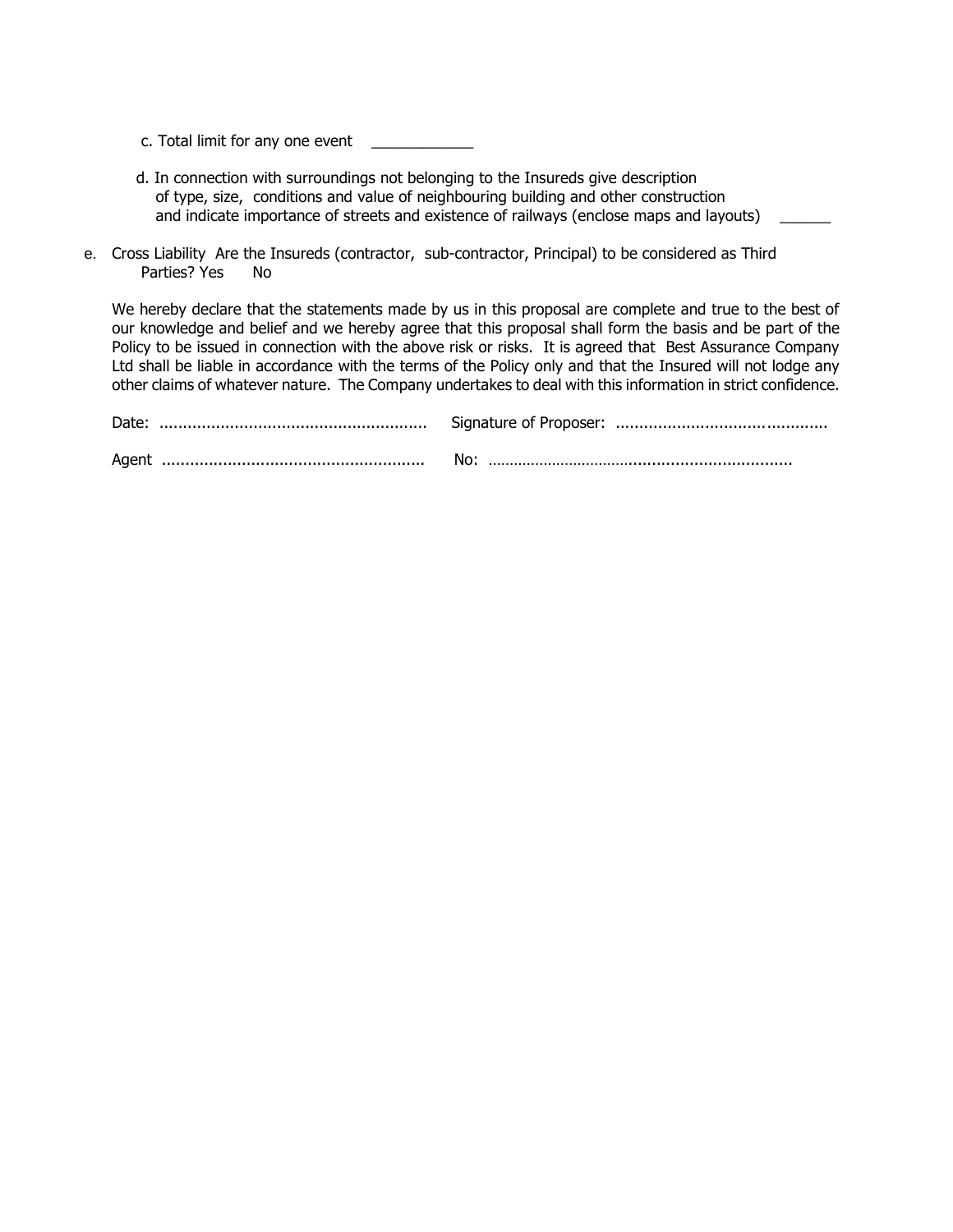

## **PUBLIC LIABILITY PROPOSAL FORM**

#### **A. PROPOSERS DETAILS**

- 1. Full Name of Insured: .................................................................................................................
- 2. Postal Address: ............................................................................................................................
- 3. Tel.: ………………………………………4. Business or Occupation: .....................................
- 4. Trade and/or Occupancy: Please describe your Business and Operations for which this insurance is required….................................................................................................................
- 5. Please State the Period of insurance required: From: .............................. To..............................
- 6. Limit of Indemnity ………………………………………………………………
- 7. How long have you been established in the business to which this proposal applies..............

#### **Schedule of Risks to be Covered**

(Please study this list carefully and make sure you are taking out a policy giving fullest protection)

| <b>RISK</b>                                                                                                                                | COMPLETE THIS COLUMN WHERE COVER REQUIRED                                                                                                          |
|--------------------------------------------------------------------------------------------------------------------------------------------|----------------------------------------------------------------------------------------------------------------------------------------------------|
| (a) General Premises risk                                                                                                                  | Description of premises (workshop,                                                                                                                 |
| (Including liability for fire and<br>explosion except liability for injury<br>except liability for injury or damage<br>Premises<br>Policy) | Estimated number of employees working at Insurable by a Boiler                                                                                     |
| (b) Work away from your premises                                                                                                           | Where will the work be carried out?                                                                                                                |
| (Including liability for fire and explosion<br>expect liability for injury or damage by What kind of work will it be?<br>a Boiler Policy   |                                                                                                                                                    |
|                                                                                                                                            | Estimated number of employees working away<br>Annual wage roll                                                                                     |
| (c) Employees of Sub-Contractors<br>or damage to their properties                                                                          | Estimated amount of sub- contracts<br>(d) Does your trade involve any risk (other than as described in (a) to (c) above of injury to third parties |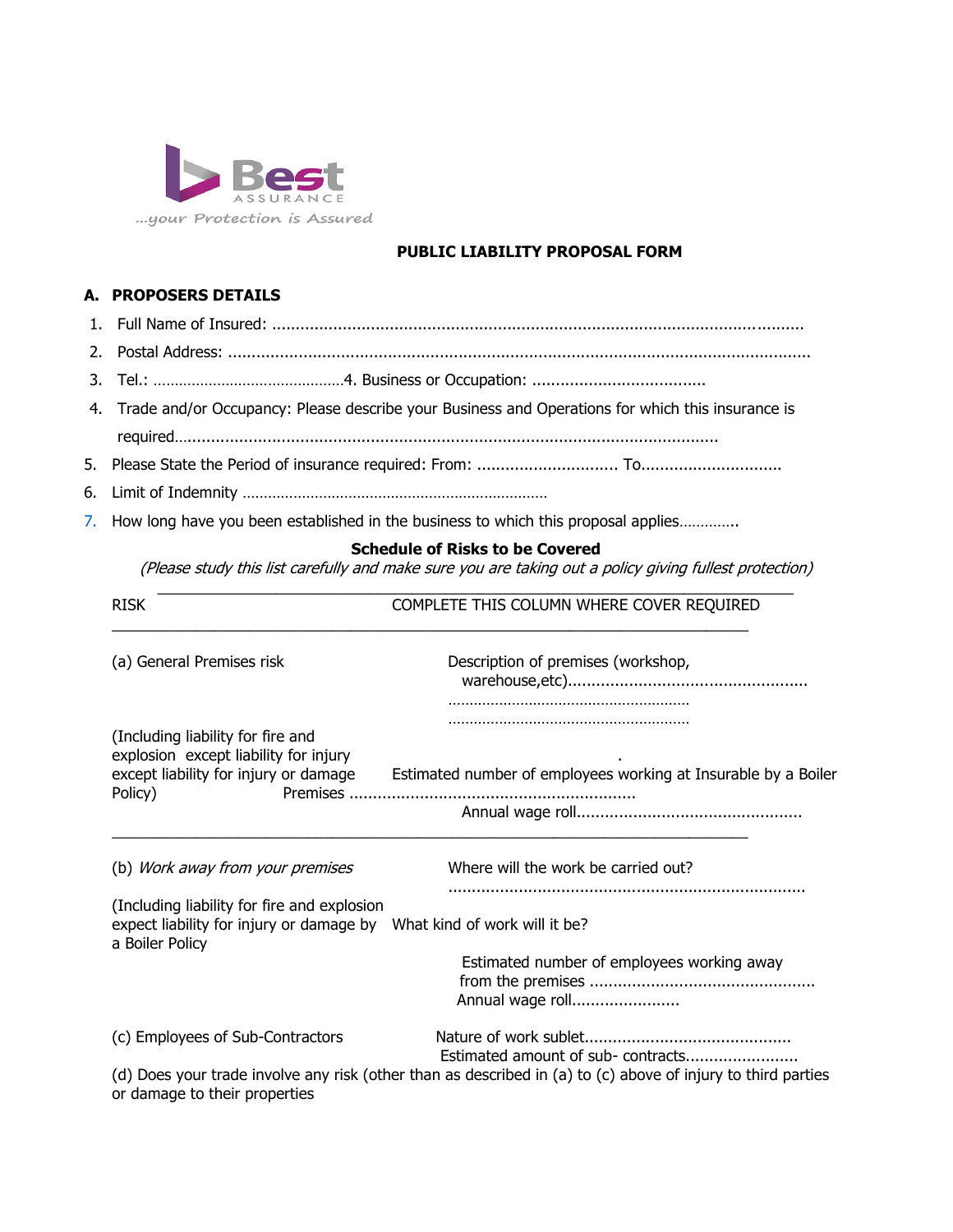| 1. Give full particulars and details of any machinery and electrical appliances used:                                                                                                                       |
|-------------------------------------------------------------------------------------------------------------------------------------------------------------------------------------------------------------|
|                                                                                                                                                                                                             |
| 3. Have any other person other than your own employees occasion to use or come in contact with :                                                                                                            |
|                                                                                                                                                                                                             |
| 4. How long have you been in business and what claims have been made on you during that period (or<br>are pending ) in respect of risks to be covered by this Insurance? Please furnish full<br>particulars |
|                                                                                                                                                                                                             |
| Or                                                                                                                                                                                                          |
| (b) Have you ever proposed for insurance in respect of the said Liabilities?<br>6. Has any proposal or renewal ever been                                                                                    |
|                                                                                                                                                                                                             |
| 7 (a) Are you at present insured:  If yes, Name of Company<br>Or<br>(b) Have you ever proposed for insurance in respect of the said Liabilities?                                                            |
|                                                                                                                                                                                                             |
| 8. Has any proposal or renewal ever been<br>(a) Declined?                                                                                                                                                   |
| We/I declare that to the best of our/my knowledge and belief the statements made by us/me are true and<br>complete and should constitute the basis of the contract of this Insurance.                       |
|                                                                                                                                                                                                             |
|                                                                                                                                                                                                             |
|                                                                                                                                                                                                             |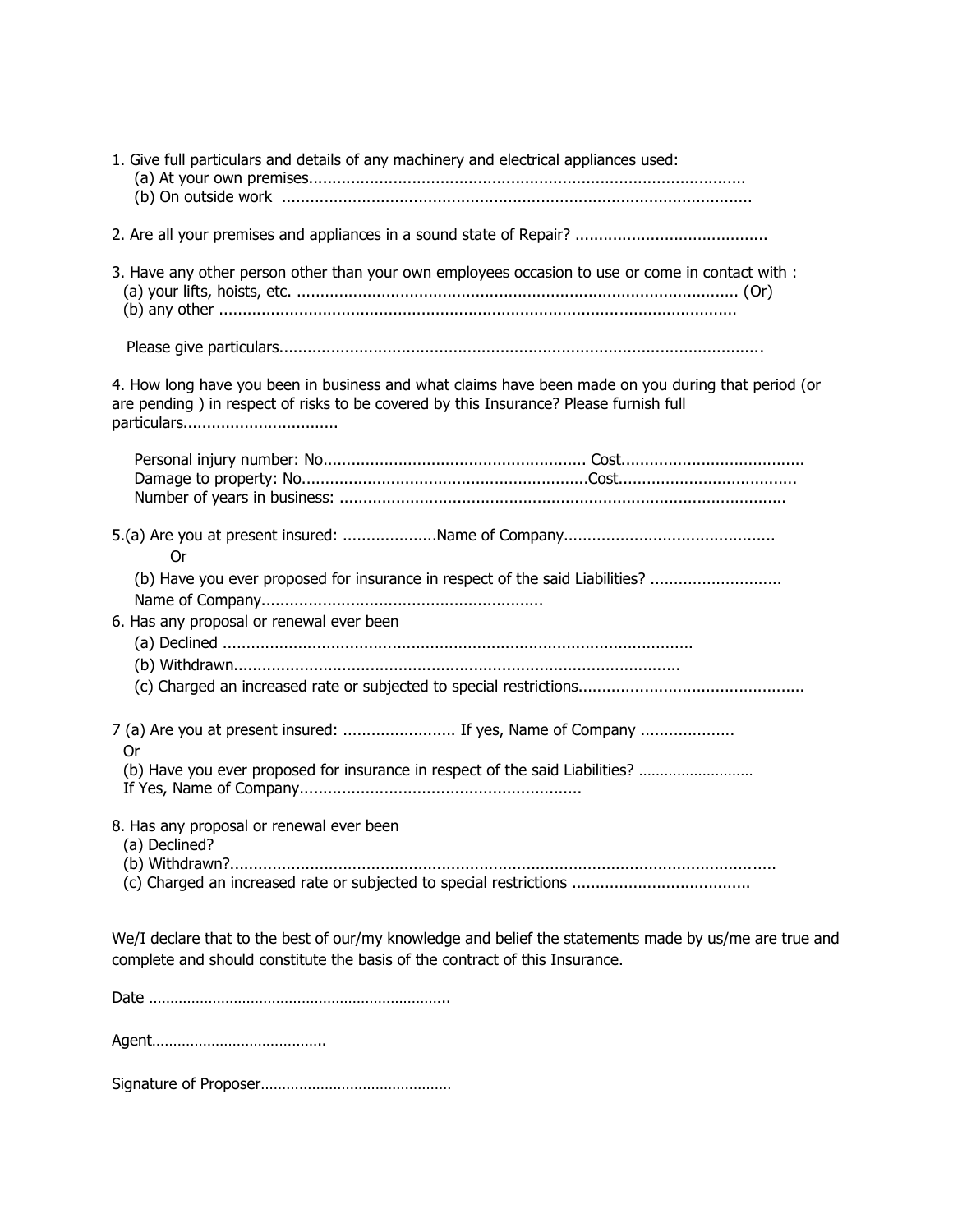

# **WORKMEN'S COMPENSATION INSURANCE PROPOSAL FORM**

## **A. PROPOSERS DETAILS**

- 1. Full Name of Insured: ...................................................................................................................
- 2. Postal Address: .............................................................................................................................
- 3. Tel.: ………………………………………………
- 4. 4. Business or Occupation: ...................................
- 5. Trade and/or Occupancy: Please describe your Business and Operations for which this insurance is required …..........................................................................................................
- 6. Please State the Period of insurance required: From: ................................... To................................
- 7. How long have you been established in the business to which this proposal applies…………………………….

## **B**. **EMPLOYEE OCCUPATION AND REMUNERATION/WAGE DETAILS**

1. Please be as specific as possible concerning the different types of occupation or work performed by your employees

2. The different types of work should be categorised and the wage details entered for each.

3. The wages figure must include all forms of remuneration.

N/B: Please You Can Add additional Sheet for No. Of Employees if it exceed The below Space Provided

| <b>TYPE OF OCCUPATION/WORK</b> | <b>NO. OF EMPLOYEES</b> | <b>TOTAL ANNUAL</b><br><b>WAGES/EARNINGS(GH¢)</b> |
|--------------------------------|-------------------------|---------------------------------------------------|
|                                |                         |                                                   |
|                                |                         |                                                   |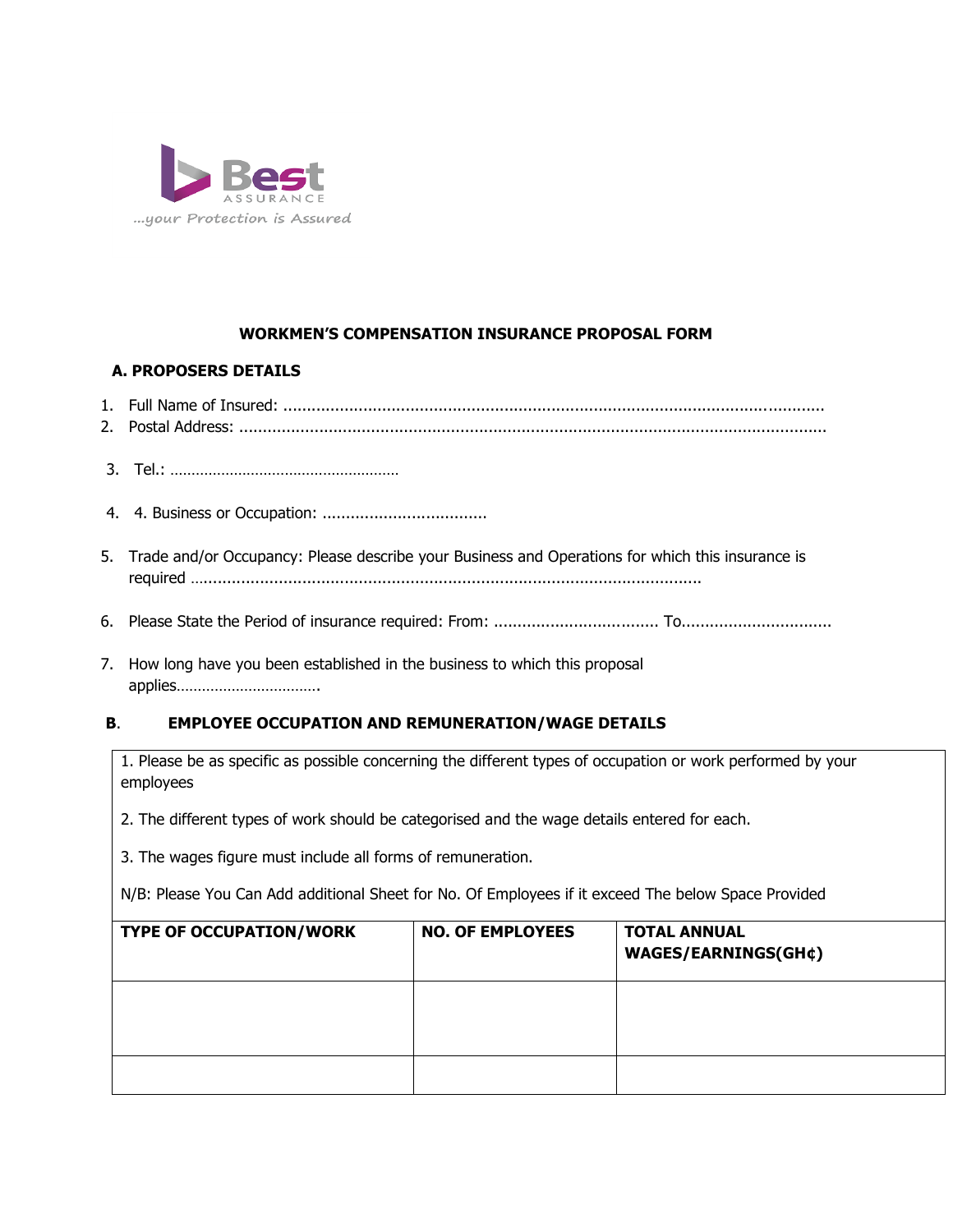| <b>TOTALS</b> |  |
|---------------|--|
|               |  |

## **C. PREVIOUS CLAIMS/ LOSSES**

Please detail below all incidents involving employee injuries during the last 3 years. This must include all injuries which were not insured if you did not have a workmen's compensation insurance policy at the time

| DATE OF<br><b>INJURY</b> | <b>EMPLOYEE'S NAME</b> | TYPE OF INJURY | <b>COMPENSATION PAID OR</b><br><b>OUTSTANDING</b> |
|--------------------------|------------------------|----------------|---------------------------------------------------|
|                          |                        |                |                                                   |
|                          |                        |                |                                                   |
|                          |                        |                |                                                   |
|                          |                        |                |                                                   |
|                          |                        |                |                                                   |

Are you at present insured, or have you ever proposed for an insurance in respect of your liability to your Employees? ……………………

(a) If so, please state name of Company…………………………………………………….

(b) Has any such proposal or renewal ever been declined or withdrawn? ………………..

If **yes**, please state the reason. ………………………………………………………………………………..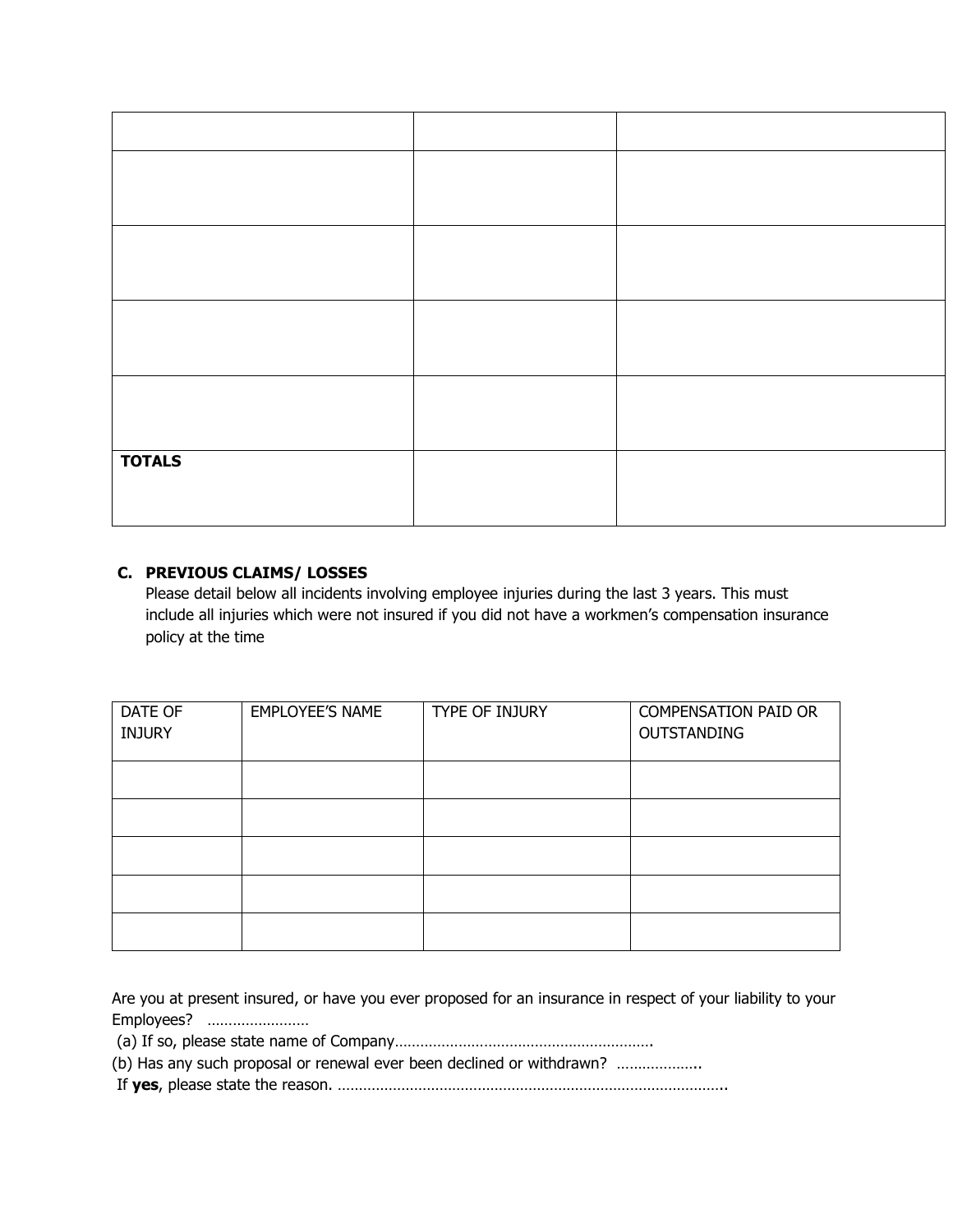We, the undersigned, desire to effect an insurance as above stated in terms of the Policy to be issued by **BEST ASSURANCE COMPANY LTD**

I/We agree to keep a proper Wages Book and to render at the end of each period of insurance a statement in the form required by the company of all wages actually paid and to pay premium on any wages paid in excess of the amount estimated above. I/We hereby declare that all the above statements and particulars which I/We have read over and checked are true, and I/We have not suppressed, misrepresented or mis-stated any material fact, I/We have fairly estimated my/our total wages and salaries expenditure and I/We agree that this declaration shall be the basis of the contract between me/us and Best Assurance Company Ltd

Date............................................ Signature of Proposer...........................................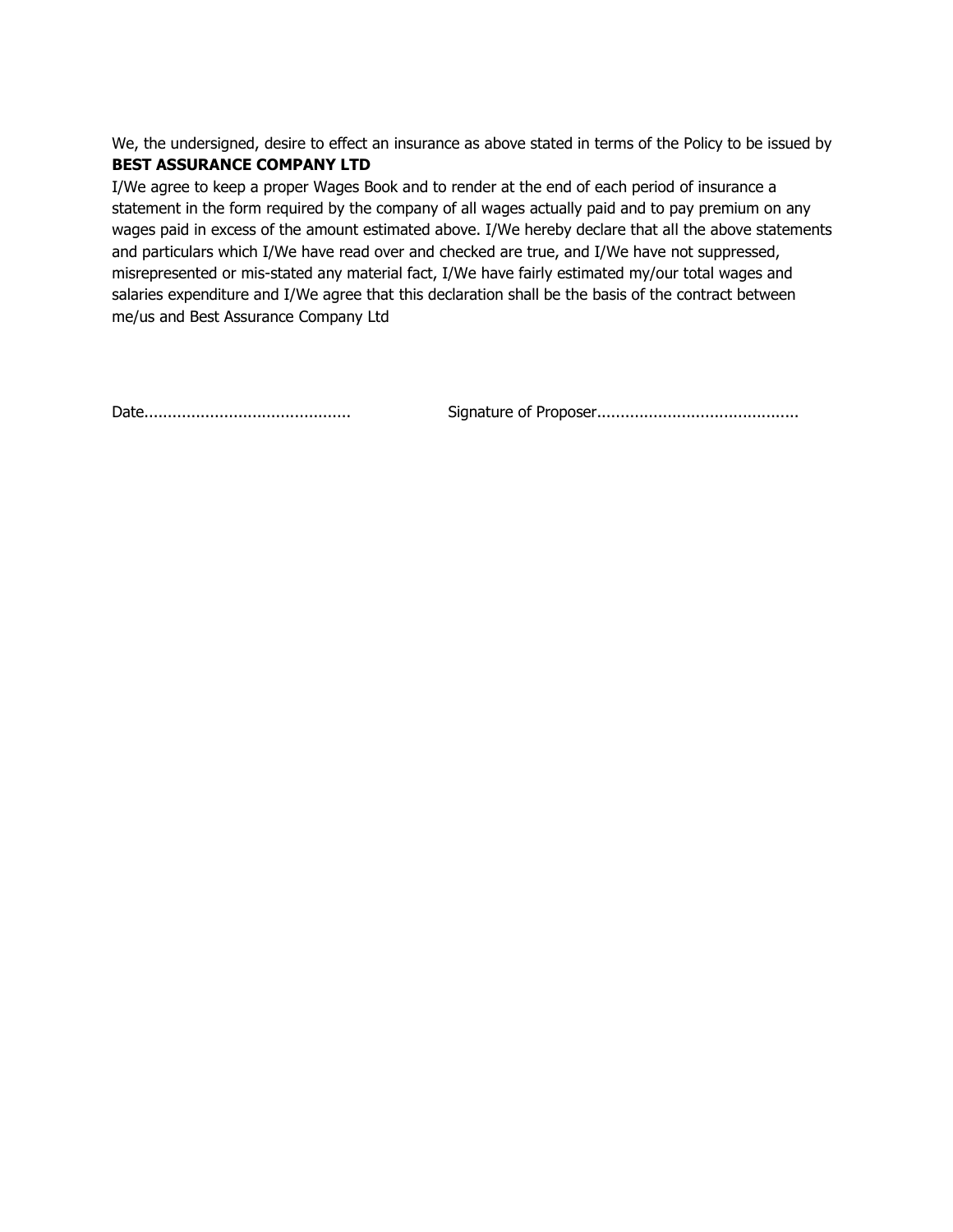

# **PLANT AND MACHINERY (CPM)**

| 1. FULL NAME OF |  |
|-----------------|--|
|                 |  |
|                 |  |
|                 |  |

| on annual basis<br>4. Insurance<br>П                                       |                                                                         |               |           |                                                                                                                   |  |  |  |  |
|----------------------------------------------------------------------------|-------------------------------------------------------------------------|---------------|-----------|-------------------------------------------------------------------------------------------------------------------|--|--|--|--|
|                                                                            | П                                                                       | For<br>months |           |                                                                                                                   |  |  |  |  |
|                                                                            | years(specify period) Geographical scope                                |               |           |                                                                                                                   |  |  |  |  |
|                                                                            |                                                                         | of cover      |           |                                                                                                                   |  |  |  |  |
| 5. Has there been any<br>previous CPM insurance?                           | If so, for which item(s) of the specification<br>and by what companies? |               |           |                                                                                                                   |  |  |  |  |
| 6. Have the plant and<br>to be insured(partly or in<br>total) been hired   |                                                                         | Yes           | No        | If so, please specify the owners name and address                                                                 |  |  |  |  |
| 7. Are the plant and<br>machinon,<br>highly exposed to special<br>hazards? |                                                                         |               | Landslide | Fire, explosion<br>Earthquake, volcanic activity, tsunami<br>П<br>Storm, cyclone<br>Flood, inundation<br>Blasting |  |  |  |  |